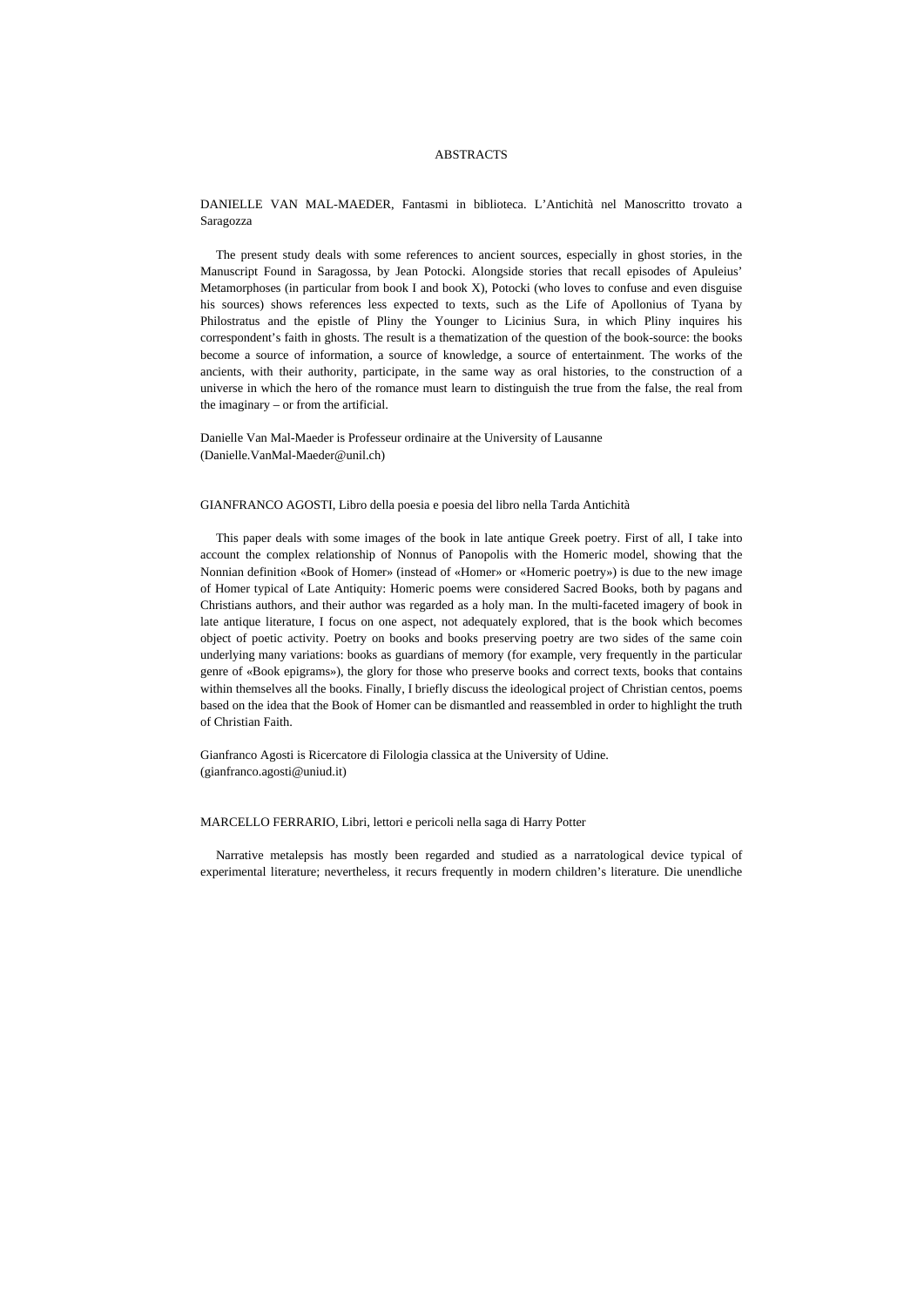Geschichte by Michael Ende is perhaps the most well-known case. A comparison between this novel and the Harry Potter series reveals how J.K. Rowling exploits many stereotypes, topoi, and technical devices typical of the genre. Furthermore, it demonstrates the way she subverts the representation of books and the act of reading that are normally related to it. On the whole, the author outlines a portrayal of books and readers which is coherent in itself, but one which is also irretrievably ambiguous and contradictory when related to the kind of reading that Rowling's narrative urges and incites.

Marcello Ferrario has actually a postdoc grant as researcher at the Confalonieri Foundation (Milano). (ferrariomarcello@virgilio.it)

#### MASSIMO GIOSEFFI, All'ombra dei grandi libri: la selva Andes di Pietro Marso

Andes Virgilii natale solum, a silua by the Italian humanist Petrus Marsus, was published in Mantua in 1480. The present paper investigates the role of that text as a turning point from Statius' concept of the silua to the siluae by Politian; it also shows that the siluae were intended by Politian as an introduction to classical texts, exactly in the way of the first printed editions of classical texts, where these texts were accompanied by other poetic compositions, conceived as an introduction to the classical author.

Massimo Gioseffi is Professore associato di Letteratura latina at the University of Milano (massimo.gioseffi@unimi.it)

## STEPHEN HARRISON, Themes and Patterns in Horace Odes Book 2

This paper considers some formal elements of the second book of Horace's Odes: the number, metre and length of poems, the architecture of the book and of some poems, the diversity of addressees, and the book's relationship to some other contemporary literary texts.

Stephen Harrison is Professor of Latin Literature at the University of Oxford, UK (Stephen.harrison@ccc.oc.ac.uk)

## STEFANO ZIVEC, Pascoli in una libreria di successo

This paper considers some aspects of Pascoli's Latin poem Sosii fratres bibliopolae (1899), his compositional, rhetorical and allusive devices, in relation to the ancient literary models and his own Italian poetry. It also offers the first edition of a still unknown and unpublished manuscript, the first draft of the poem, discovered by the author in the Archive of Castelvecchio.

Stefano Zivec collaborates as a researcher with the University of Trieste. (zivo@tiscali.it)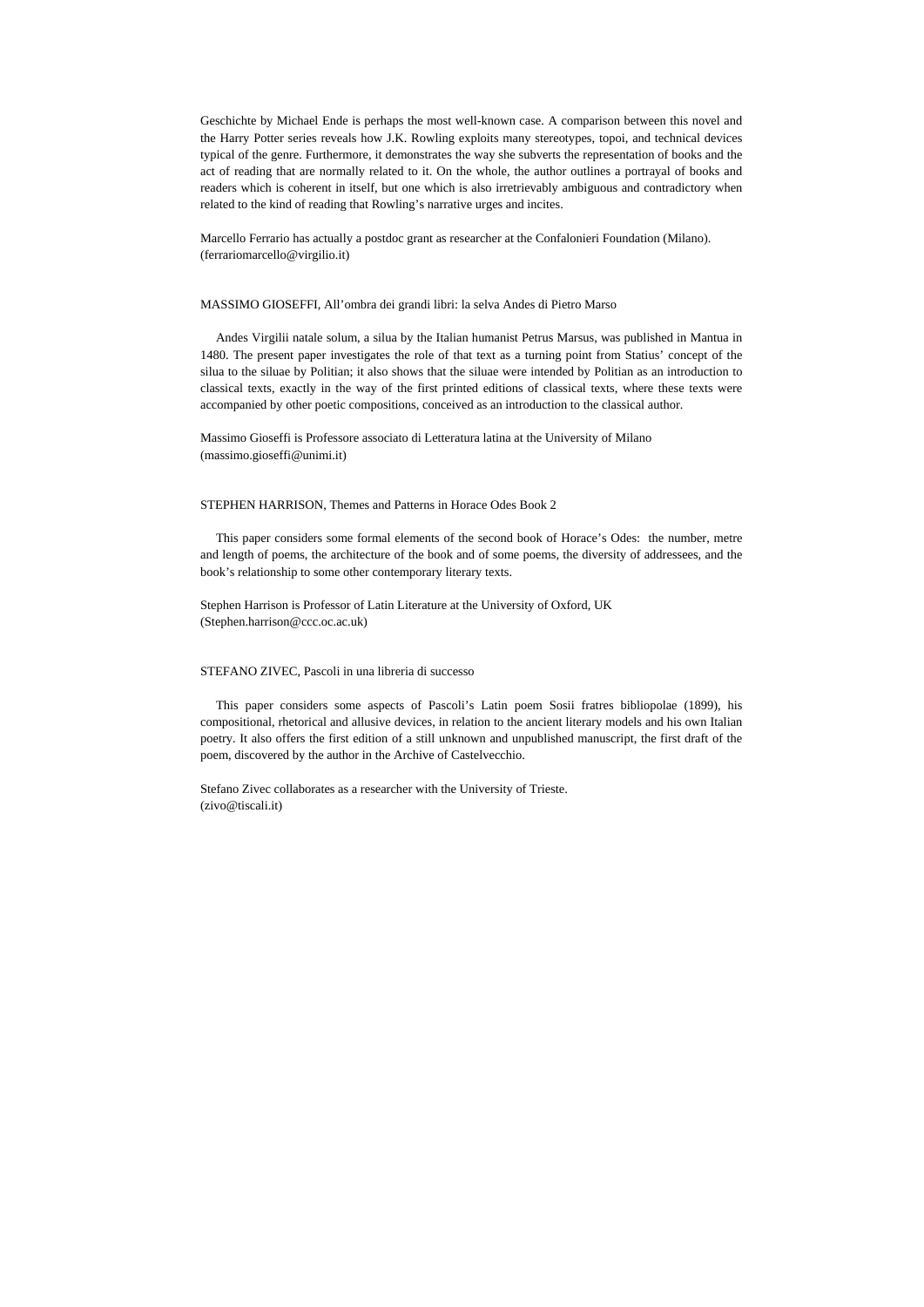ELENA MERLI, La lima e il testo da Ovidio a Marziale: poetica e comunicazione

In the poetic texts from the Imperial age (from exiled Ovid to Martial and Statius) the metaphor of poetic lima undergoes a deep transformation: the lima is no longer in the hands of the poet, who has polished his verses for years and years, but (often) in those of a cultivated patron, requested by the author to correct the book before publication.

In the Flavian age the lima is then placed within the complex communication system of literary patronage, where it becomes an element of homage and compliment. However, the metaphor never loses its original poetological meaning: both Martial and Statius use it differently, in relation to themselves and in relation to intellectual patrons, thus subtly reaffirming their own different and higher commitment to literature.

Elena Merli is Professore Associato di Lingua e letteratura latina at the University of L'Aquila (merli.elena@gmail.com)

#### ENRICO MAGNELLI, Immagini del libro nella letteratura di Bisanzio

This paper explores the various ways in which Byzantine authors exploit the traditional Greek imagery related to books and writing. If in most cases they just reactivate well-known topics and metaphors, we can single out at least two themes peculiar to Byzantine culture: a bent for spiritualizing every aspect of the book, having even ink and bindings bear a mystical meaning, and the widespread habit of describing both Christ and the Virgin Mary as volumes. In Byzantium, books have completed their process of becoming 'subjects' and (very important) persons.

Enrico Magnelli is Ricercatore di Letteratura greca at University of Firenze (em.phil@tin.it)

# JULIEN PINGOUD, Ovidio traduttore della sua vita: i Tristia e le Epistulae ex Ponto nella traduzione curata da Chantal Labre

The article deals with the problem of translation, providing some thoughts on how the books of the poet become the books of the translator, through the analysis of the French translation of Ovid's Tristia and Epistulae ex Ponto by Chantal Labre (Ovide: L' exile et the salut, 1991). Ovid's reflections on his own poetry become, in Labre' translation, reflections on translating; Labre emphasizes the autobiographical character of Ovid's exile poems. One cannot define L' exile et le salut a literal translation, in the light of translator's various interventions. Labre, however, provided a translation that is also faithful exactly because it reveals his status of translation: passages where it leaves literalism to introduce the word "libre", "fidèle" or "traduire" are nods to remind us that we are not reading the original, but another book.

Julien Pingoud is Part-Time Lecturer, Senior SNSF Researcher at the University of Lausanne (Julien.Pingoud@unil.ch)